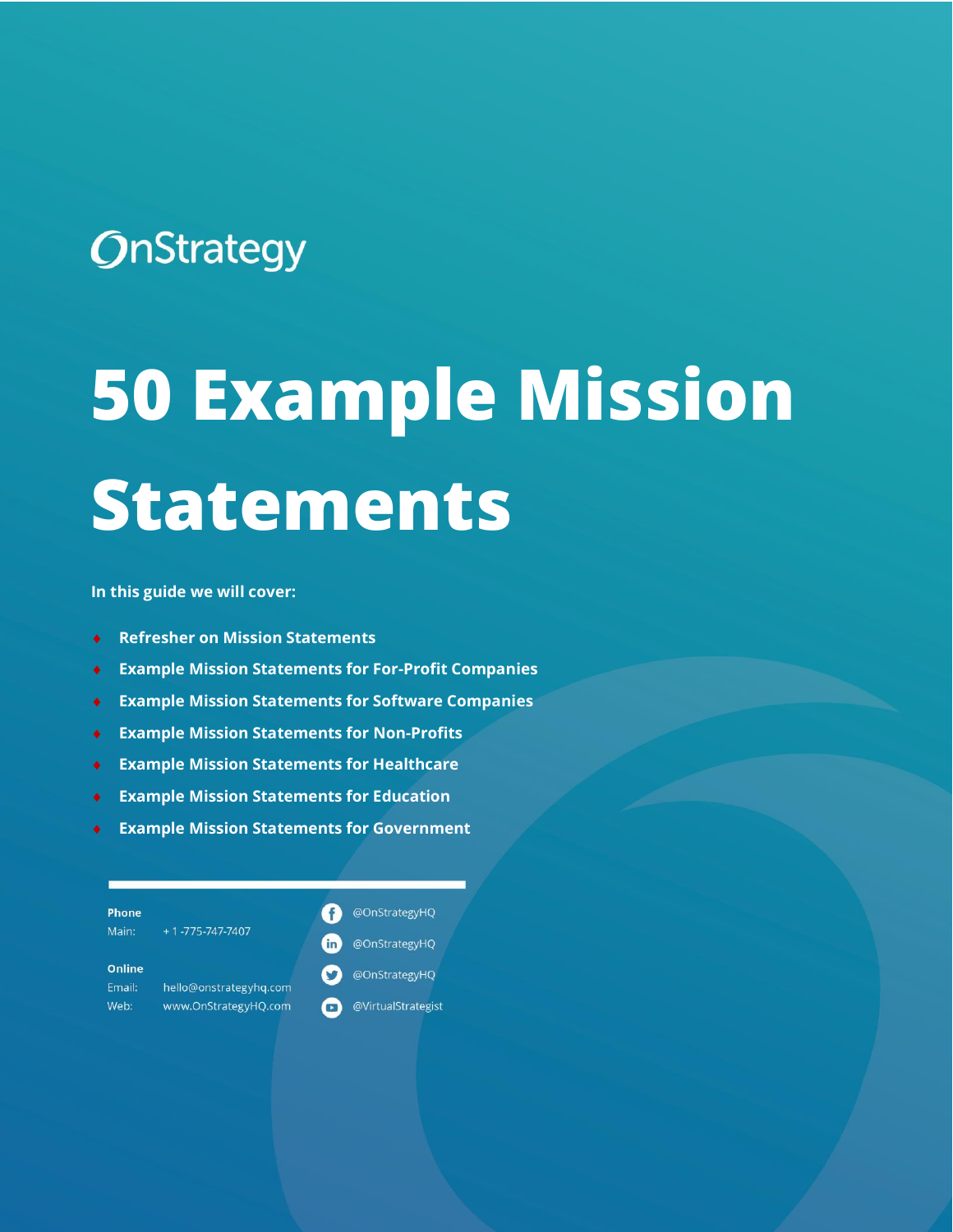### **Introduction**

# **Refresher: What's a Mission Statement?**

Mission statements are foundational in any strategic planning effort**. A mission statement, by definition, boldly states your organization's core purpose. It answers the question, "Why do we exist?".** Your mission needs to clearly articulate why you exist as an organization, why your organization is special, what you do, and whom you do it for.

How should your mission statement look and sound? We always recommend mission statements be written with concrete language and in the present tense!



**[Watch the Video Here](https://youtu.be/1xs4I349cdc)**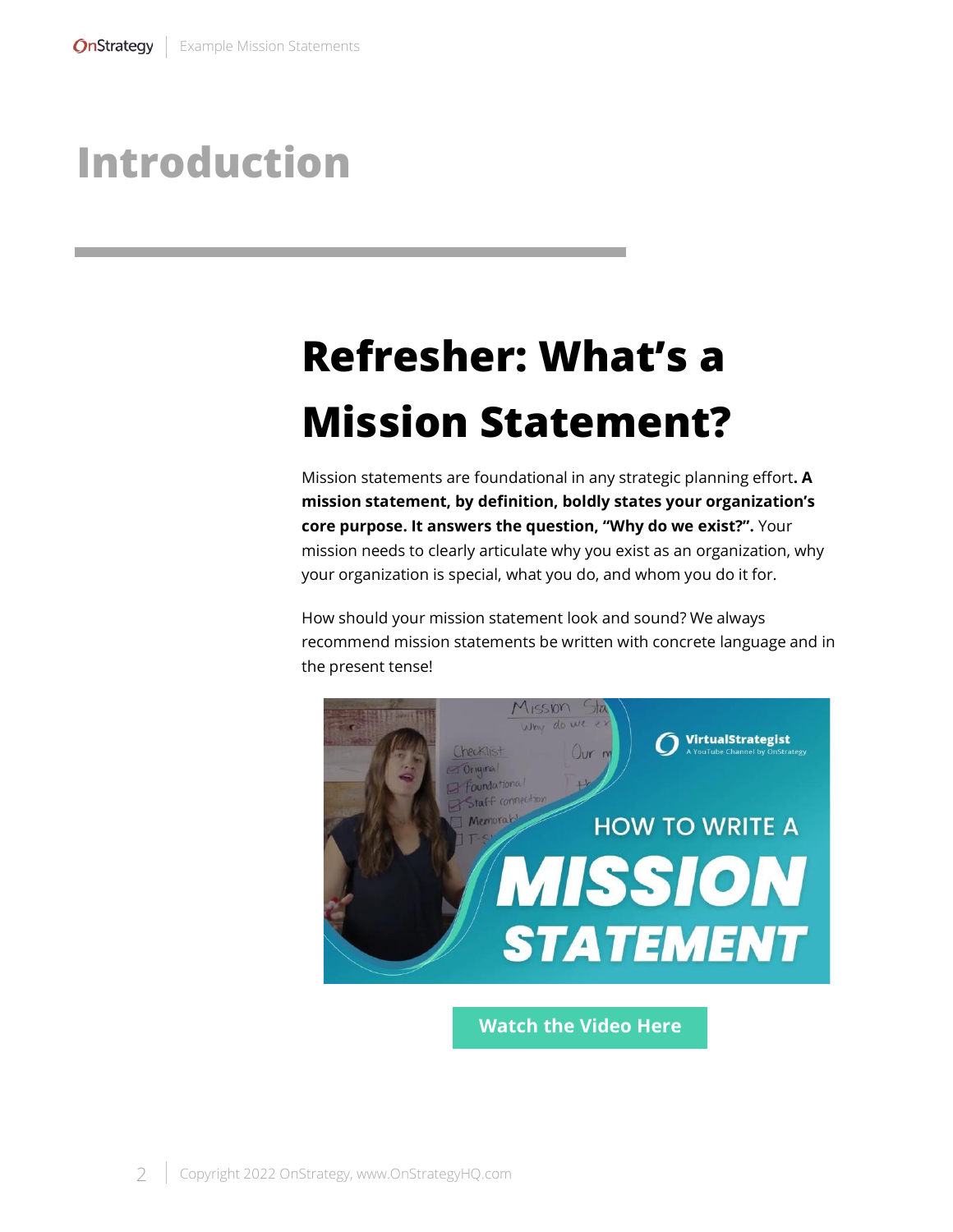## **Example Mission Statements**

#### **Example Mission Statements for For-Profit Companies**

**Coca-Cola's Mission Statement**: "The Coca-Cola Company exists to benefit and refresh everyone who is touched by our business."

**Home Depot's mission statement**: "The Home Depot is in the home improvement business, and our goal is to provide the highest level of service, the broadest selection of products, and the most competitive prices.**"**

**The Boeing Company, Africa Division's mission statement:** "Our mission is to establish a powerful presence and positive image of The Boeing Company with governments, businesses, and community leaders."

**Nike's mission statement:** "Our mission is to bring inspiration and innovation to every athlete\* in the world. \*If you have a body, you are an athlete."

**John Deere's mission statement:** "Double and Double Again the John Deere Experience of Genuine Value for Employees, Customers and Shareholders."

**Publix's mission statement:** "Our Mission at Publix is to be the premier quality food retailer in the world."

**Aveda's mission statement:** "Our mission at Aveda is to care for the world we live in, from the products we make to the ways in which we give back to society. At Aveda, we strive to set an example for environmental leadership and responsibility, not just in the world of beauty but around the world."

**General Motor's mission statement:** "General Motors' corporate mission is to earn customers for life by building brands that inspire passion and loyalty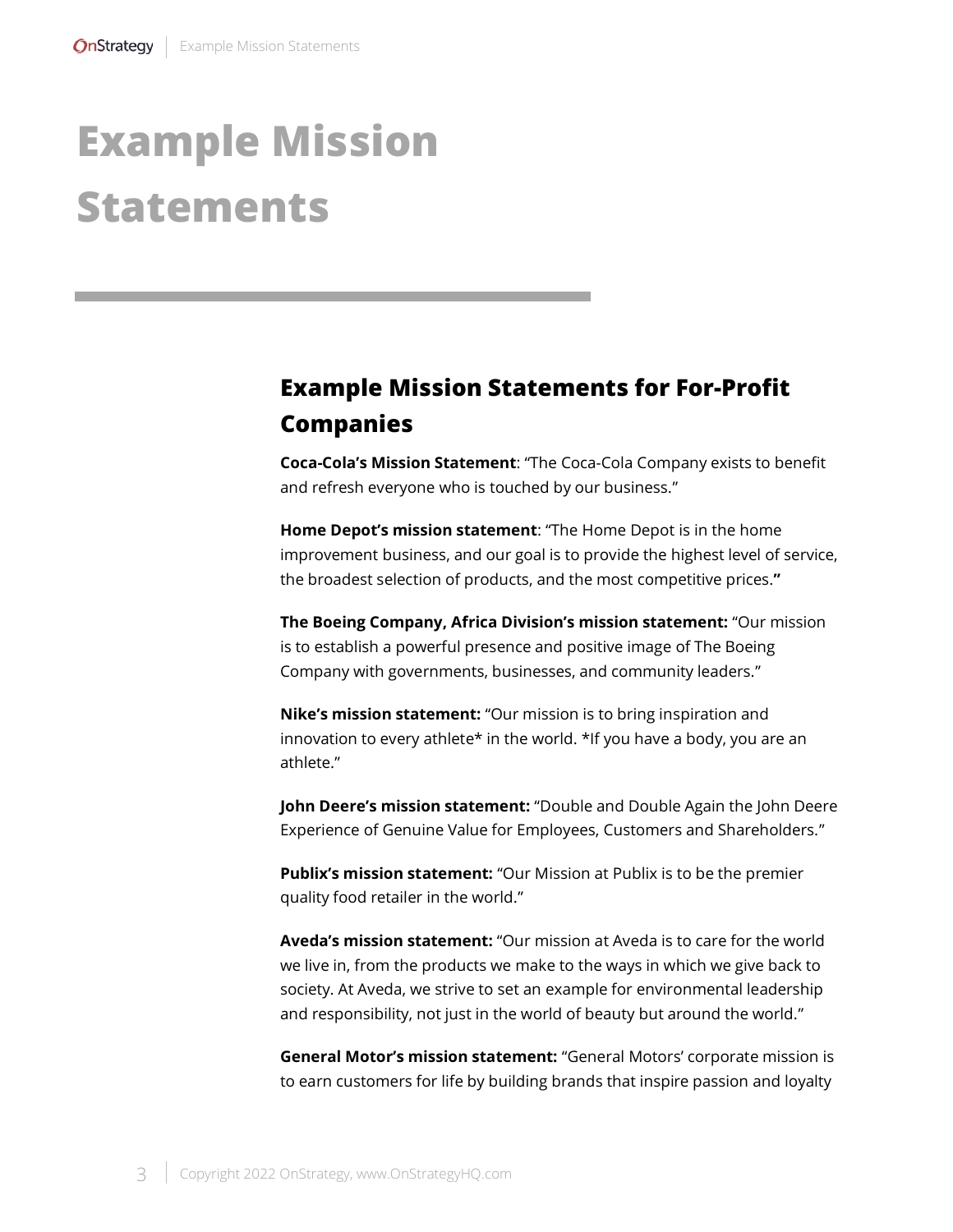through not only breakthrough technologies but also by serving and improving the communities in which we live and work around the world."

**Leaf Paper's mission statement**: "The mission of New Leaf Paper is to be the leading national source for environmentally responsible, economically sound paper."

**Seventh Generation's mission statement:** "Seventh Generation is the nation's leading brand of non-toxic and environmentally safe household products."

#### **Example Mission Statements for Software Companies**

**Equifax Business Services' mission statement: "**To serve our customers by utilizing information and technology that provide real-time answers to increasingly complex questions."

**Google's mission statement:** "To organize the world's information and make it universally accessible and useful."

**Amazon's mission statement:** "We strive to offer our customers the lowest possible prices, the best available selection, and the utmost convenience."

**Duolingo's mission statement:** "We're here to develop the best education in the world and make it universally available. Our global team works together to make language learning fun, free, and [effective](https://www.duolingo.com/efficacy) for anyone who wants to learn, wherever they are."

**Hulu's mission statement:** "To help people find and enjoy the world's premium video content when, where and how they want it."

**Microsoft's mission statement:** "Our mission is to empower every person and every organization on the planet to achieve more."

**TikTok's mission statement:** "TikTok is the world's leading destination for short-form mobile videos. Our mission is to capture and present the world's creativity, knowledge, and moments that matter in everyday life."

**Vivint's mission statement:** "Vivint helps families live intelligently in safer, smarter homes."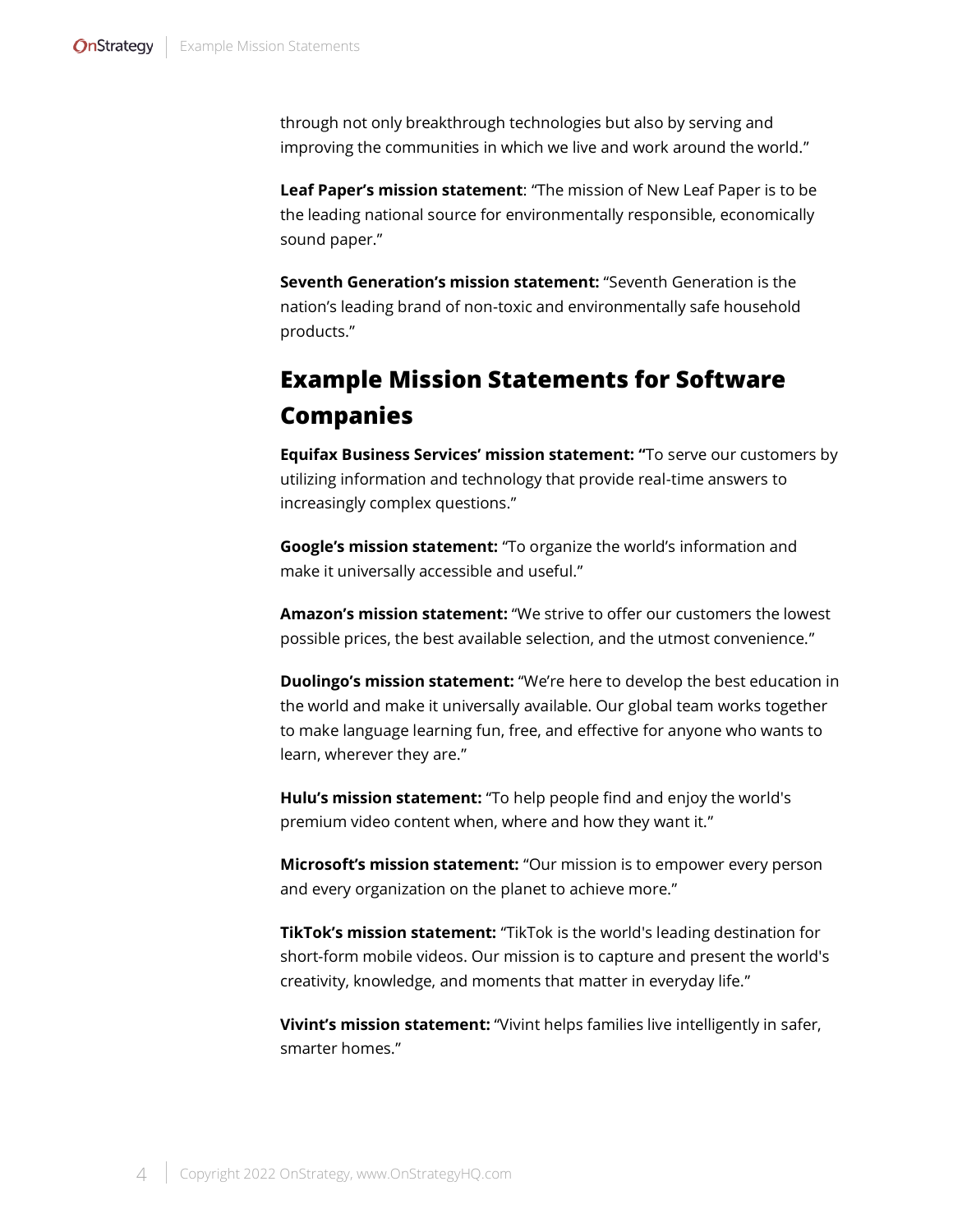#### **Example Mission Statements for Non-Profits**

**UNICEF's mission statement:** "UNICEF promotes the rights and wellbeing of every child, in everything we do."

**ACLU of San Diego's mission statement:** "To protect and expand fairness, equity, and freedom through community engagement, building power, policy advocacy, and impact litigation."

**Red Cross' mission statement:** "To provide compassionate care to victims of disasters."

**TED Talk's mission statement: "**Spread ideas. Make great ideas accessible and spark conversation."

**Girl Scouts of America mission statement:** "Girl Scouting builds girls of courage, confidence, and character, who make the world a better place."

**Operation Underground Railroad's mission statement:** "We exist to rescue children from sex trafficking and sexual exploitation."

**Goodwill's mission statement:** "To enhance the dignity and quality of life of individuals and families by strengthening communities, eliminating barriers to opportunity, and helping people in need reach their full potential through learning and the power of work."

**Alzheimer's Association mission statement:** "Through our many initiatives and worldwide reach, the Alzheimer's Association leads the charge in Alzheimer's care, support, research and advocacy."

#### **Example Mission Statements for Healthcare**

**CVS' mission statement:** "Helping people on their path to better health."

**Pfizer Pharmaceuticals' mission statement:** "We will become the world's most valued company to patients, customers, colleagues, investors, business partners, and the communities where we work and live."

**The WellPoint Companies' mission statement:** "The WellPoint Companies provide health security by offering a choice of quality branded health and related financial services designed to meet the changing expectations of individuals, families, and their sponsors throughout a lifelong relationship."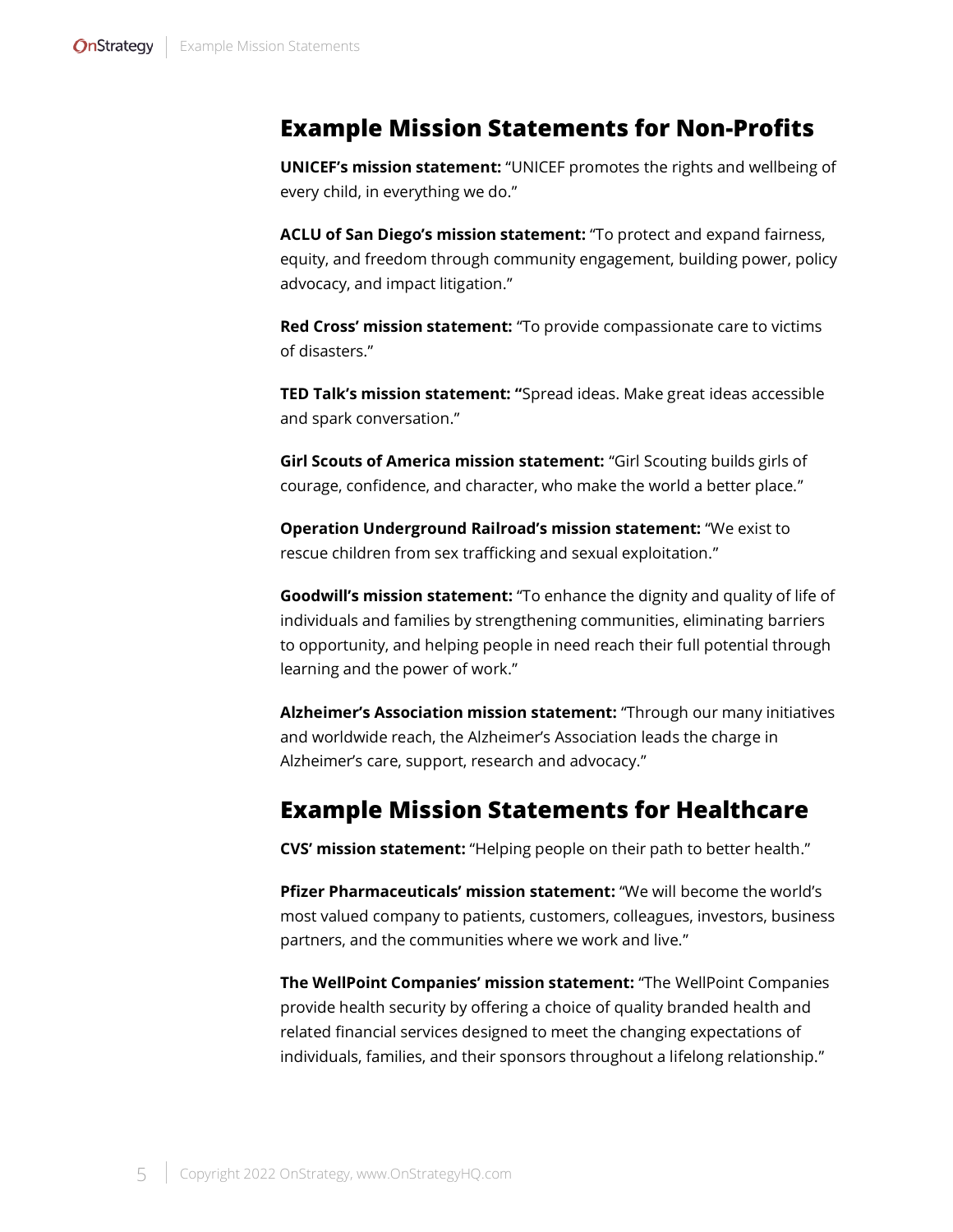**New York-Presbyterian Hospital's mission statement:** "It is the mission of New York-Presbyterian Hospital to be a leader in the provision of world-class patient care, teaching, research, and service to local, state, national, and international communities."

**The Center for Disease Control's mission statement:** "CDC [works 24/7](https://www.cdc.gov/about/24-7/index.html) to protect America from health, safety, and security threats, both foreign and in the U.S. Whether diseases start at home or abroad, are chronic or acute, curable or preventable, human error or deliberate attack, CDC fights disease and supports communities and citizens to do the same."

**Valley OB/GYN's mission statement: "**At Valley OBGYN, we strive to provide quality comprehensive patient-centered women's care here in Spokane Valley."

**The American Psychological Association's mission statement: "**Our mission is to promote the advancement, communication, and application of psychological science and knowledge to benefit society and improve lives."

**Dentistry for Children's mission statement:** "Dentistry For Children believes that good dental health starts in infancy. Our dedicated pediatric dentists and teen dental specialists promote cavity prevention and good dental habits to help create a positive experience at an early age and into their adolescent years."

#### **Example Mission Statements for Governments and/or Government Entities**

**The City of Windsor, Canada's mission statement:** "The City of Windsor, with the involvement of its citizens, will deliver effective and responsive municipal services, and will mobilize innovative community partnerships."

**Cliffside Park, New Jersey Police Department's mission statement:** "The Cliffside Park Police Department is committed to providing a safe and peaceful environment in the Borough of Cliffside Park through effective and impartial law enforcement."

**Fire Department New York's mission statement:** "As first responders to fires, public safety and medical emergencies, disasters, and terrorist acts, FDNY protects the lives and property of New York City residents and visitors. The Department advances public safety through its fire prevention, investigation, and education programs. The timely delivery of these services